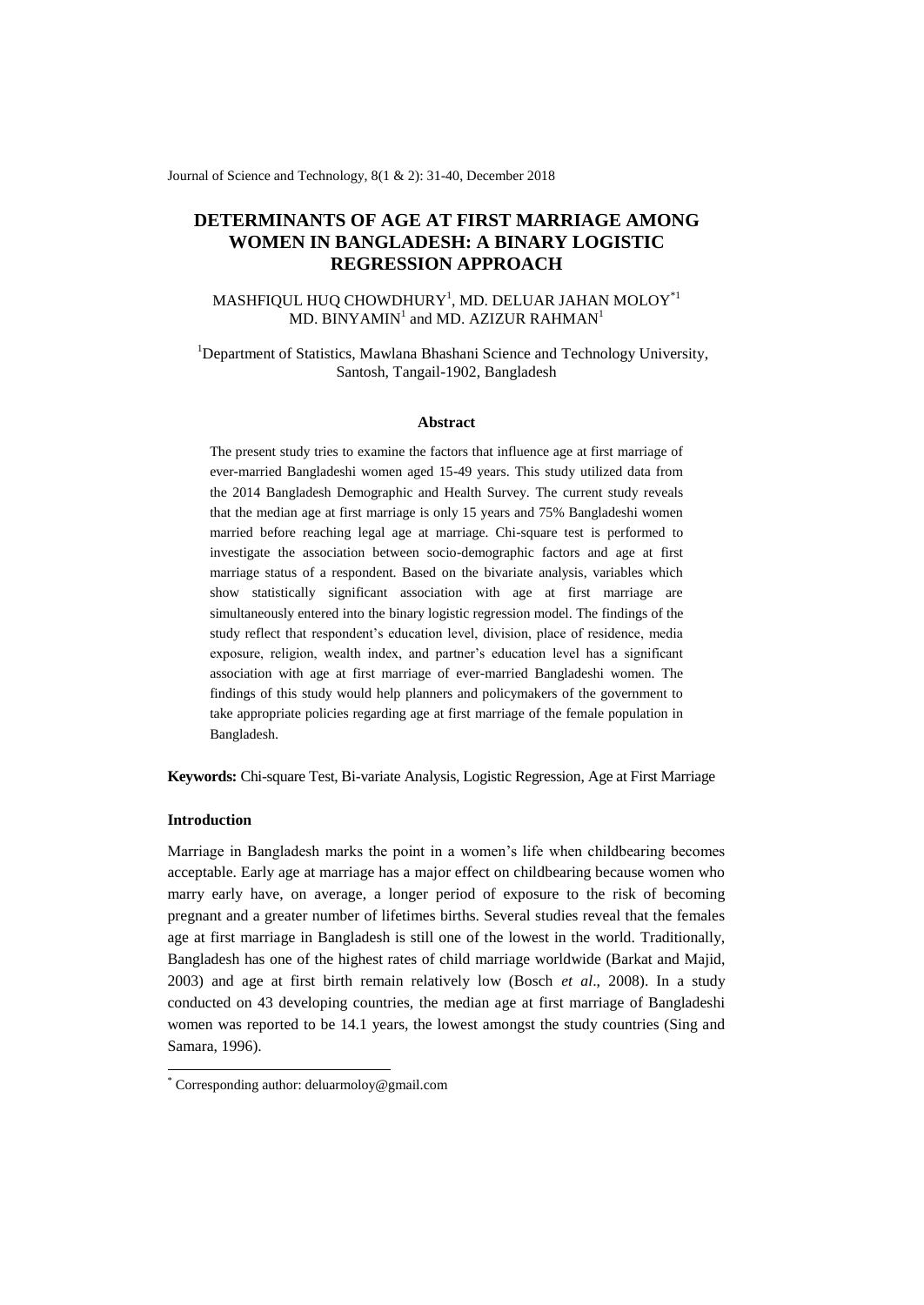Bangladesh has achieved a noteworthy demographic transition during the last two decades. Bangladesh has witnessed an accelerating population growth in the past; a slowdown in growth rate has occurred recently. Moreover, Bangladesh is lagging behind neighboring countries concerning its economic development. The large population size resulting from past high levels of fertility is considered to be one of the main factors responsible for that.

In the second half of the twentieth century, population growth was rapid. This increase resulted from a combination of high birth rates. Among various factors, female early age at first marriage is directly related to fertility behavior in this country (World Bank Report, 2014).

Women's access to education and employment has emerged as one of the most important issues in studies of development. Caldwell (1980) and Handwerker (1986) have shown clearly the importance of the third world of women's education in fertility decline. Several studies (Caldwell (1979), Levine *et al.,* (1991) and Cleland and Van Ginneken (1988) have shown the relationship between women's education and the lowering of infant mortality.

The legal age of marriage for women in Bangladesh is 18 years, but a large proportion of marriages still take place before the woman reaches her legal age. The BDHS 2014 found that 59% of women age 20-24 were married before age 18. Between 2011 and 2014 this proportion declined from 65% to 59%. Over the past two decades, the proportion of women marrying before the legal age has decreased by 14 percentage points overall from 73 percent in 1993-'94 to 59 percent in 2014 (Mitra *et al.,* 2014).

The present study tried to identify some of the dominant factor associated with early age at marriage of women in Bangladesh. As far as it is known that such type of research has not been conducted using BDHS 2014 data yet. The main aim of this study is to identify the social and economic determinants of the female age at first marriage in Bangladesh. The specific objectives of this research were— to estimate the mean age at first marriage of female respondent's of Bangladesh according to demographic, socio-economic, and cultural characteristics; to identify the demographic, cultural, socio-economic and other factors affecting women's age at first marriage, drawing some policy implications and to recommendations with the aim of achieving a further increase age at first marriage in Bangladesh.

## **Materials and Methods**

#### *Data Source and Study Variables*

The data utilized for this study extracted from Bangladesh Demographic and Health Survey (BDHS) 2014. The 2014 Bangladesh Demographic and Health Survey (BDHS) is the seventh DHS undertaken in Bangladesh. This survey was implemented through a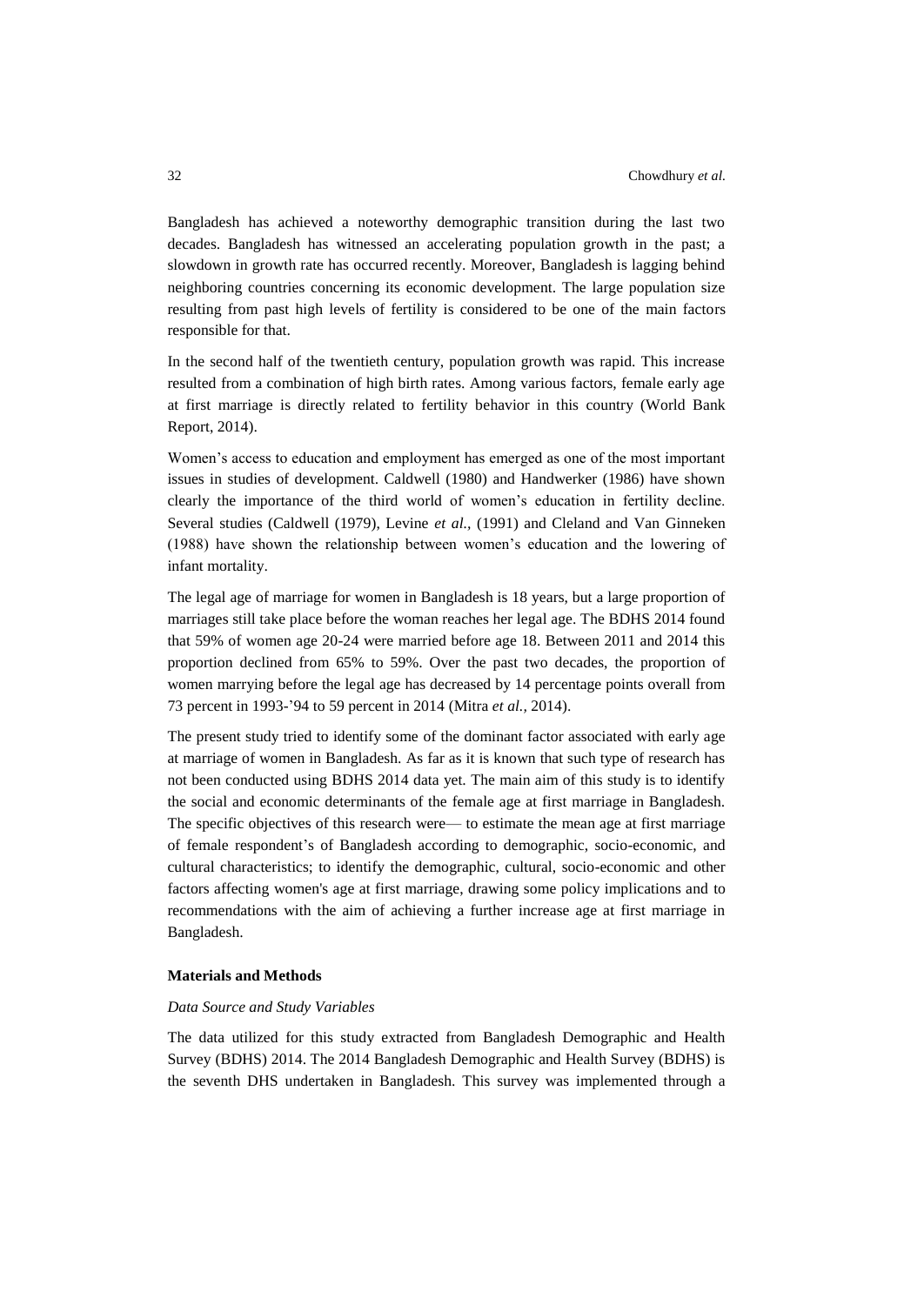collaborative effort of the National Institute of Population Research and Training (NIPORT), ICF International, USA, and Mitra & Associates. A total of 18,245 evermarried women age 15-49 were identified in 2014 BDHS survey, and 17,863 were interviewed. This study focuses on 17,863 ever-married women of Bangladesh.

The variables those used in this study are respondent's age, partner's education, division, place of residence, respondent's education, religion, wealth index, mass media exposure, sex of the household head and first marriage age of the respondents. Respondent's age was categorized as 15-24, 25-39, and 40-49. The division represents seven administrative divisions: Dhaka, Barisal, Chittagong, Khulna, Rajshahi, Rangpur, and Sylhet. It was expected that women in rural areas would have a lower age at first marriage than their urban sisters for some reasons. The attitudes of educated urban women have been modified through modernization. Rural women, on the other hand, still adhere to the traditional norms, value, beliefs, and practices, which attach a lot of importance to marriage and reproduction. Therefore the place of residence has two categories rural and urban.

It is known to all that education opens the eyes, and educated people are more concern about their legal age at marriage. Education, particularly partner's education, has a significant interaction effect on marriage. For family health awareness, it is necessary to have education not only for the respondent's own but also her partner. The categories of respondent's and partner's education are no education, primary, secondary, and higher. Religion is coded into two categories— Muslim and Non-muslim. An important factor for age at first marriage is wealth index. The wealth index is categorized into poor, middle, and rich. Sex of household head was categorized into male and female. The 2014 BDHS assessed exposure to media by asking respondents if they listened to the radio, watched television, or read newspapers or magazines at least once a week. It is coded as no access to media and having access to media. Marriage is a primary indication of the exposure of women to the risk of pregnancy and therefore, is important for the understanding of fertility. The first marriage age of the respondents is divided into two categories: early marriage (marriage before 18) and not early marriage.

## *Analytical Techniques*

The age at first marriage is the dependent variable in this study. The age at first marriage of the respondents are divided into two categories marriage before legal age (< 18 years) and marriage after legal age  $(\geq 18 \text{ years})$ .

(Early Marriage)  $\begin{cases} \frac{1}{2} & \text{if } x \geq 0 \\ \frac{1}{2} & \text{if } x \geq 0 \end{cases}$  $\left\lceil \cdot \right\rceil$  $=$  $Y = \begin{cases} 1, & \text{if the i}^{\text{th}} \text{ respondent was married before legal age at marriage (Early Marine) } \\ 0, & \text{If the i}^{\text{th}} \text{ resonondent was married after local age at marriage (ratalum) and the final time.} \end{cases}$ th

 $(0, 1f$  thei<sup>th</sup> respondent was married after legal age at marriage (not early Marriage) 0, If thei<sup>th</sup> respondent was married after legal age at marriage (not early Marriage .

Firstly univariate analysis is employed to estimate the mean age at first marriage. Chisquare tests for independence were performed to investigate the association between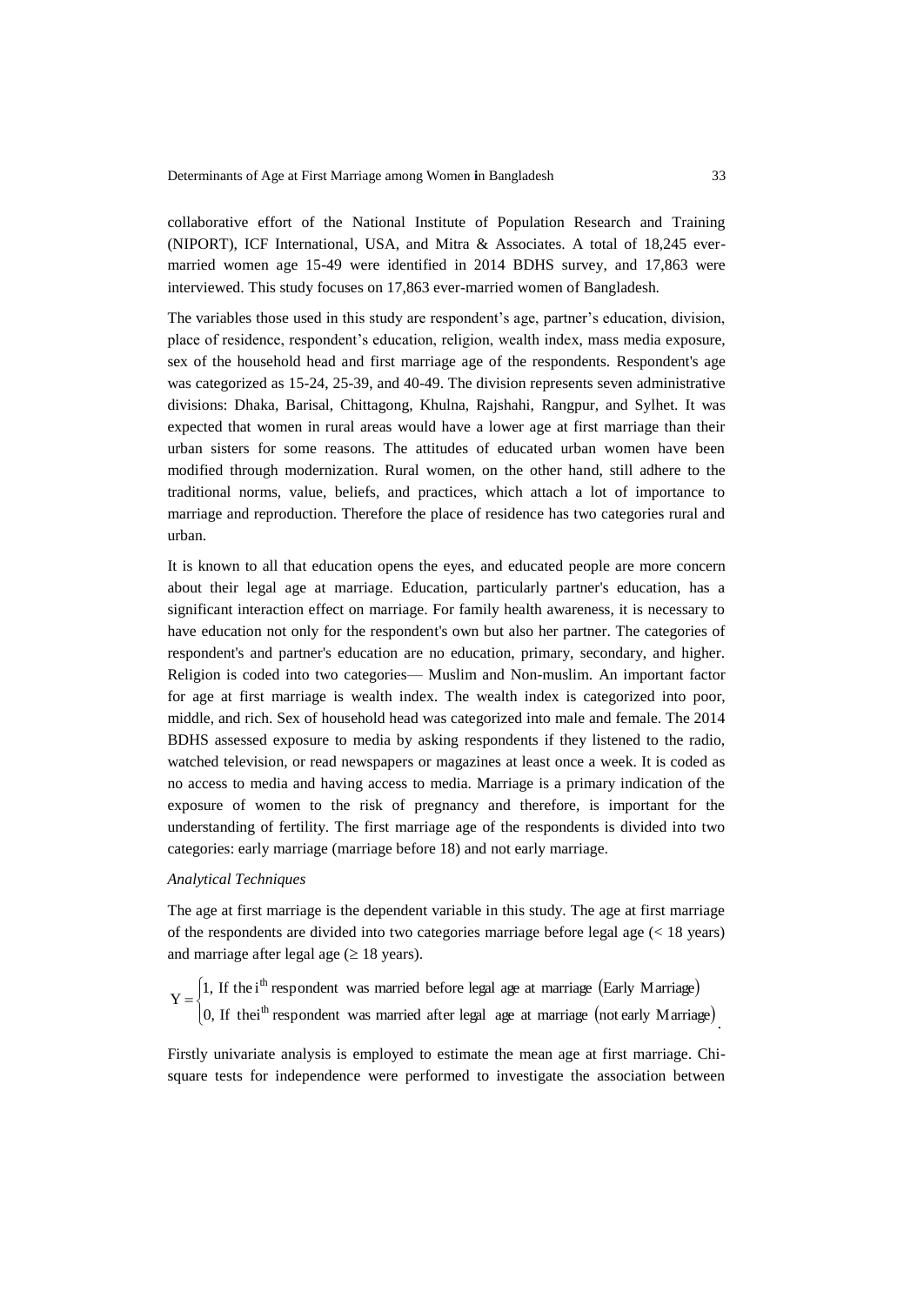socio-demographic factors and age at first marriage of respondents of Bangladesh. Based on the bivariate analysis results, variables which show statistically significant association with women's age at first marriage were simultaneously entered into the multivariate logistic regression model. Hence we examine the net effect of each explanatory variable. Finally, the Wald test is performed to test the significance of the parameters.

## **Results and Discussion**

The analysis shows that the median age at first marriage of Bangladeshi ever-married women is 15 years. According to table 1, 75% of Bangladeshi women married before reaching age 20.

| Mean           |    | 15.86 |
|----------------|----|-------|
| Median         |    | 15.00 |
| Std. Deviation |    | 2.963 |
| Minimum        |    | 10    |
| Maximum        |    | 49    |
|                | 25 | 14.00 |
| Percentiles    | 50 | 15.00 |
|                | 75 | 17.00 |

**Table 1.** Descriptive Statistics of Age at First Marriage

### **Background Characteristics of the Respondents**

Table 2 shows that 29%, 48.7% and 22.3% respondents are in 15-24, 25-39 and 40-49 age groups respectively. Table 2 illustrates that 65.5% of respondents live in rural areas, and 34.5% live in urban areas. 46.8% of respondents have no access to any media (TV, radio, or newspaper), and 53.2% have access to media. The highest percentage of respondents was found Muslim (90%). Data show that the highest percentages (37.6%) of women have secondary education, and only 9.6% of woman have higher education. Moreover, 23.5% of the woman has no education, which is shocking as it is believed that education is an important factor of age at marriage. It is observed that the uneducated father (28.3%) is greater than the uneducated mother (23.5%). On the other hand, the percentage of partners completed primary and secondary education are 27.2 % and 29.5% respectively. Among the respondents, 20.3 percent comes from a middle-class family, 37.0% and 42.7% are poor and rich respectively. The data presents that 17.3%, 16.0%, 12.0%, 14.4%, 14.1%, 14.4% and 12.0% respondents belongs to Dhaka division, Chittagong division, Barisal division, Khulna division, Rajshahi division, Rangpur division and Sylhet division respectively. According to the household head, the males and females are 88.5% and 11.5% respectively. It is to be noted that 62.7% household size is less than 6 persons, 33.2% household size is 6-10 persons and 4.1% respondent's household size is 12 or more persons.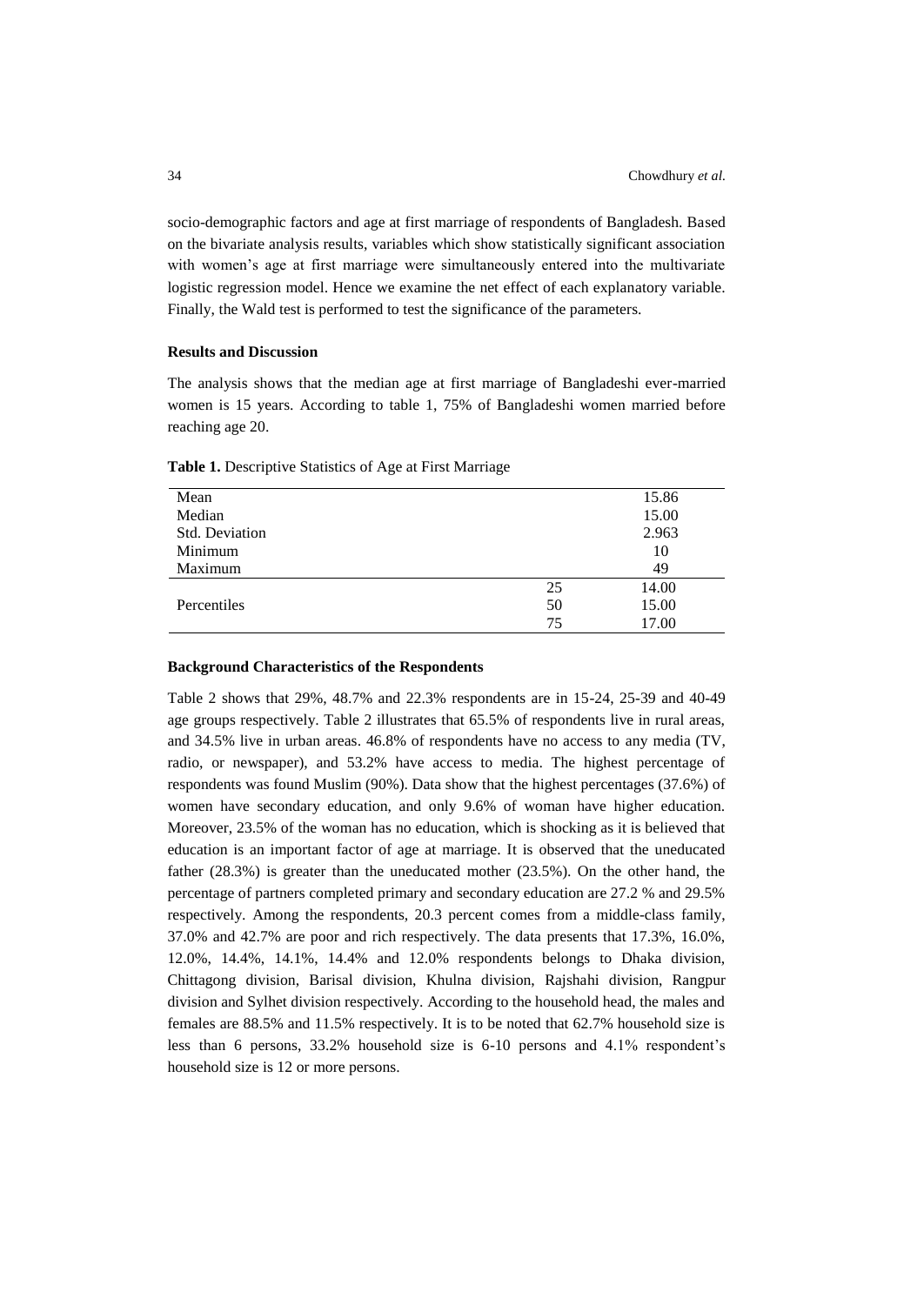Determinants of Age at First Marriage among Women **i**n Bangladesh 35

| Variables                 | Categories     | No. of Respondents | Percentage |
|---------------------------|----------------|--------------------|------------|
| Age                       | 15-24          | 5184               | 29         |
|                           | 25-39          | 8695               | 48.7       |
|                           | 40-49          | 3984               | 22.3       |
| Division                  | Dhaka          | 3093               | 17.3       |
|                           | Chittagong     | 2865               | 16.0       |
|                           | <b>Barisal</b> | 2142               | 12.0       |
|                           | Khulna         | 2581               | 14.4       |
|                           | Rajshahi       | 2512               | 14.1       |
|                           | Rangpur        | 2531               | 14.2       |
|                           | Sylhet         | 2139               | 12.0       |
| Place of Residence        | Rural          | 11696              | 65.5       |
|                           | Urban          | 6167               | 34.5       |
| Religion                  | Muslim         | 16135              | 90.3       |
|                           | Non-Muslim     | 1727               | 9.7        |
| Household Size            | < 6            | 11197              | 62.7       |
|                           | 6-10 person    | 5923               | 33.2       |
|                           | $11+$ person   | 743                | 4.1        |
| Mass Media Exposure       | Yes            | 9490               | 53.2       |
|                           | N <sub>0</sub> | 8373               | 46.8       |
| Wealth Index              | Poor           | 6611               | 37.0       |
|                           | Middle         | 3621               | 20.3       |
|                           | Rich           | 7631               | 42.7       |
| <b>Education Level</b>    | No Education   | 4204               | 23.5       |
|                           | Primary        | 5226               | 29.3       |
|                           | Secondary      | 6722               | 37.6       |
|                           | Higher         | 1709               | 9.6        |
| <b>Partners Education</b> | No education   | 5062               | 28.3       |
|                           | Primary        | 4855               | 27.2       |
|                           | Secondary      | 5266               | 29.5       |
|                           | Higher         | 2677               | 15.0       |
| Sex of Household Head     | Male           | 15800              | 88.5       |
|                           | Female         | 2063               | 11.5       |
|                           | Total          | 17863              | 100.0      |

**Table 2.** Percentage Distribution of Respondents Background Characteristics

# **Variation of Age at Marriage According to Background Characteristics**

The following table shows the association of age at first marriage with various demographic and socio-economic variables.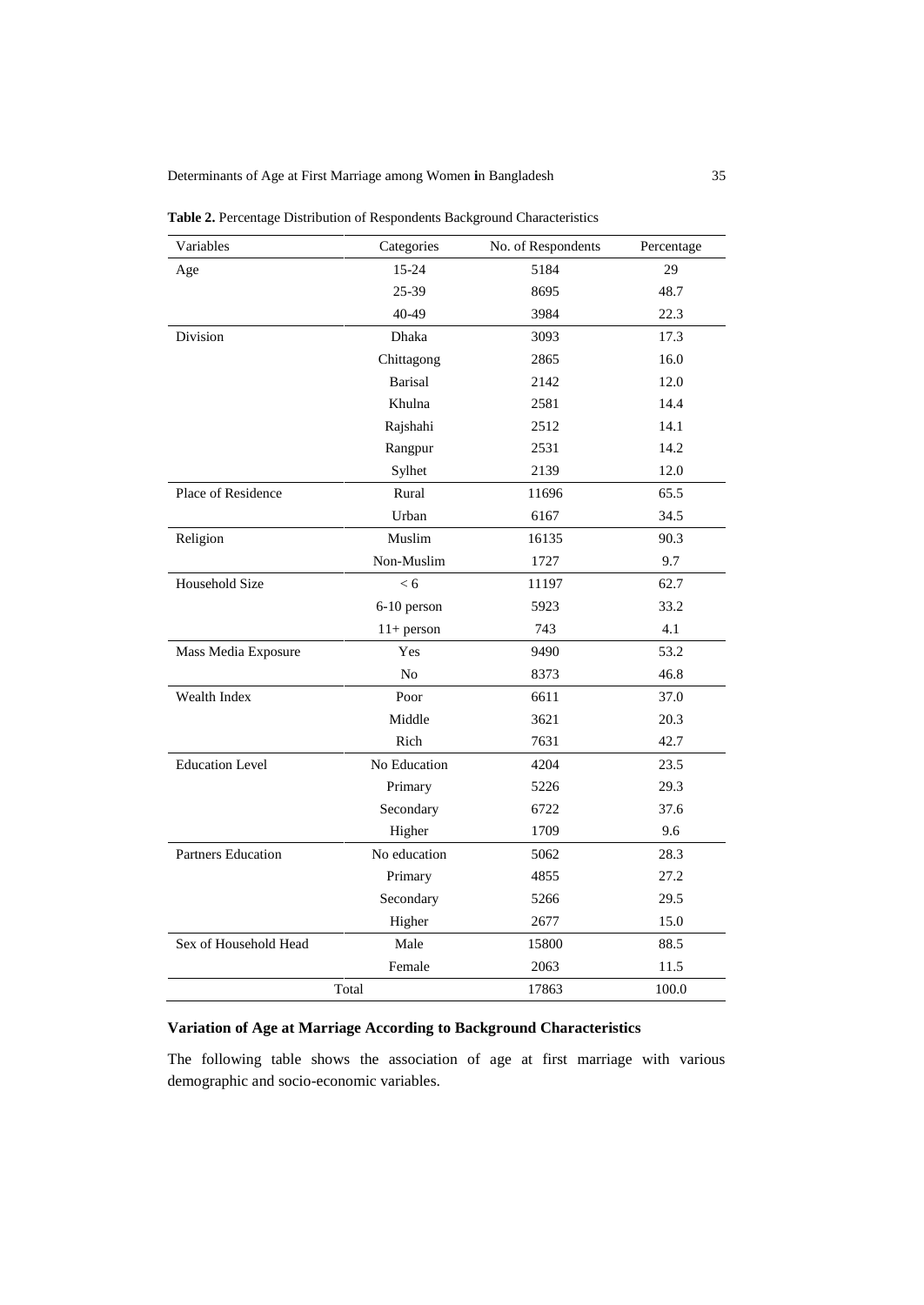| Variables                | Categories     | <b>Early Marriage</b> |         | Not Early Marriage |         | Chi     | P-    |
|--------------------------|----------------|-----------------------|---------|--------------------|---------|---------|-------|
|                          |                | Count                 | Percent | Count              | Percent | Square  | value |
| Division                 | Dhaka          | 2607                  | 84.3    | 486                | 15.7    | 211.53  | 0.00  |
|                          | Chittagong     | 2418                  | 84.4    | 447                | 15.6    |         |       |
|                          | <b>Barisal</b> | 1905                  | 89.9    | 237                | 11.1    |         |       |
|                          | Khulna         | 2314                  | 89.7    | 267                | 10.3    |         |       |
|                          | Rajshahi       | 2247                  | 89.5    | 265                | 10.5    |         |       |
|                          | Rangpur        | 2264                  | 89.5    | 267                | 10.5    |         |       |
|                          | Sylhet         | 1668                  | 78.4    | 461                | 21.6    |         |       |
| Place of                 | Urban          | 4951                  | 80.3    | 1216               | 19.7    | 299.59  | 0.00  |
| Residence                | Rural          | 10482                 | 89.6    | 1214               | 10.4    |         |       |
| Education                | No Education   | 3972                  | 94.4    | 234                | 5.6     | 2823.13 | 0.00  |
| Level                    | Primary        | 4836                  | 92.5    | 390                | 7.5     |         |       |
|                          | Secondary      | 5846                  | 87.0    | 876                | 13.0    |         |       |
|                          | Higher         | 779                   | 45.6    | 930                | 54.4    |         |       |
| Mass Media               | No             | 7667                  | 91.8    | 686                | 8.2     | 387.81  | 0.00  |
|                          | Yes            | 7724                  | 81.7    | 1739               | 18.3    |         |       |
| Household                | < 6            | 9747                  | 87.1    | 1450               | 12.9    | 1.95    | 0.06  |
| Size                     | $6 - 10$       | 5079                  | 85.8    | 844                | 14.2    |         |       |
|                          | >10            | 607                   | 81.7    | 136                | 18.3    |         |       |
| Wealth                   | Poor           | 6172                  | 93.4    | 439                | 6.6     | 750.47  | 0.00  |
| Index                    | Middle         | 3283                  | 90.7    | 338                | 9.3     |         |       |
|                          | Rich           | 5978                  | 78.3    | 1653               | 21.7    |         |       |
| Religion                 | Muslim         | 14078                 | 87.3    | 2057               | 12.7    | 102.62  | 0.00  |
|                          | Non Muslim     | 1355                  | 78.5    | 272                | 21.5    |         |       |
| Partner's<br>Education   | No Education   | 4435                  | 87.6    | 627                | 12.4    | 1820.40 | 0.00  |
|                          | Primary        | 4252                  | 87.6    | 603                | 12.4    |         |       |
|                          | Secondary      | 4520                  | 85.8    | 746                | 14.2    |         |       |
|                          | Higher         | 2223                  | 83.0    | 454                | 17.0    |         |       |
| Sex of<br>Household Head | Male           | 13633                 | 86.3    | 2167               | 13.7    | 1.45    | 0.12  |
|                          | Female         | 1800                  | 87.3    | 263                | 12.7    |         |       |
| Respondent's             | 15-24          | 4514                  | 87.1    | 670                | 12.9    | 2.90    | 0.00  |
| Age Group                | 25-39          | 7485                  | 86.1    | 1210               | 13.9    |         |       |
|                          | 40-49          | 3434                  | 86.2    | 550                | 13.8    |         |       |

**Table 3.** Bivariate Distribution of Variables

Adopting the chi-square test of independence, it is identified that among the contextual factors respondent's age, place of residence, media exposure, maternal education, partners education, wealth index, and division all had a statistically significant correlation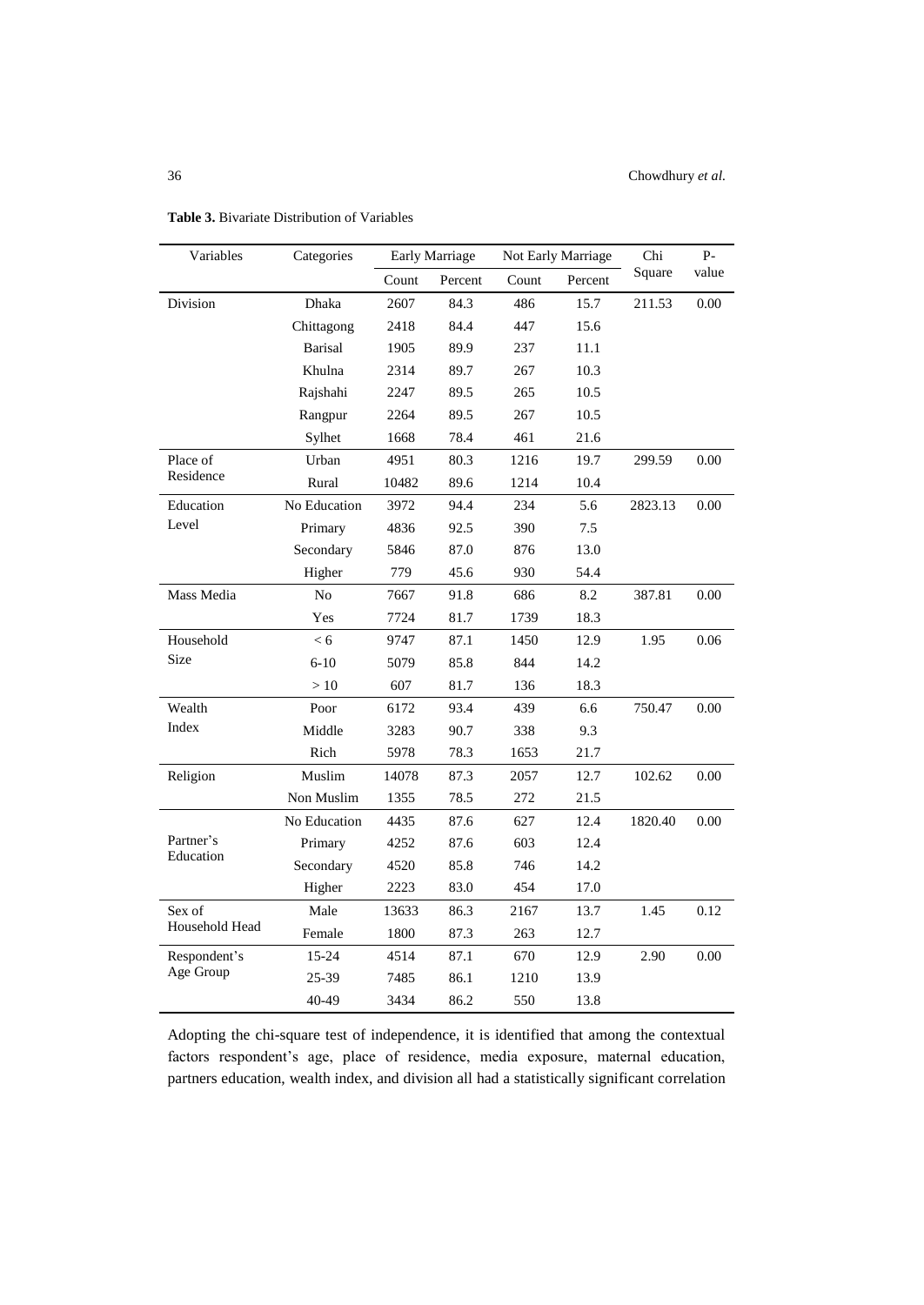with respondents first age at marriage of Bangladesh (P-value < 0.05). Other variables are not found significantly associated with age at first marriage (P-value > 0.05).

# **Determinants of Age at Marriage**

The following table shows that the estimated value of the parameters  $(\hat{\beta})$ , standard errors, odds ratio, and corresponding p-values obtained by binary logistic regression model on the response variable age at first marriage using BDHS 2014 data.

| Covariates               | Category                  | $\hat{\beta}$ | <b>Wald Statistic</b> | P-value | Odds ratio   |
|--------------------------|---------------------------|---------------|-----------------------|---------|--------------|
|                          | <b>Sylhet<sup>®</sup></b> |               |                       |         | 1            |
|                          | Dhaka                     | 0.882         | 112.096               | 0.000   | 2.415        |
|                          | Chittagong                | 0.774         | 86.591                | 0.000   | 2.168        |
| Division                 | Barisal                   | 1.395         | 191.629               | 0.000   | 4.036        |
|                          | Khulna                    | 1.439         | 230.433               | 0.000   | 4.215        |
|                          | Rajshahi                  | 1.354         | 200.537               | 0.000   | 3.872        |
|                          | Rangpur                   | 1.378         | 203.124               | 0.000   | 3.968        |
| Place of                 | <b>Rural®</b>             |               |                       |         | 1            |
| Residence                | Urban                     | $-0.173$      | 9.763                 | 0.000   | 0.841        |
| <b>Education Level</b>   | Higher®                   |               |                       |         | 1            |
|                          | No Education              | 2.579         | 491.009               | 0.000   | 13.185       |
|                          | Primary                   | 2.223         | 542.445               | 0.000   | 9.233        |
|                          | Secondary                 | 1.769         | 601.349               | 0.000   | 5.868        |
| Media Exposure           | <b>Yes®</b>               |               |                       |         |              |
|                          | N <sub>o</sub>            | 0.066         | 1.031                 | 0.310   | 1.069        |
| Wealth Index             | <b>Rich®</b>              |               |                       |         |              |
|                          | Poor                      | 0.188         | 5.238                 | 0.000   | 1.207        |
|                          | Middle                    | 0.219         | 8.409                 | 0.000   | 1.244        |
| Religion                 | Non-Muslim®               |               |                       |         | 1            |
|                          | Muslim                    | 0.624         | 70.398                | 0.000   | 1.866        |
| Respondents<br>Age Group | 40-49®                    |               |                       |         | $\mathbf{1}$ |
|                          | 15-24                     | 0.688         | 75.662                | 0.000   | 1.990        |
|                          | 25-39                     | 0.008         | 0.013                 | 0.000   | 1.008        |
| Partners<br>Education    | Higher®                   |               |                       |         | $\mathbf{1}$ |
|                          | No Education              | 0.927         | 83.012                | 0.000   | 2.526        |
|                          | Primary                   | 0.838         | 91.732                | 0.000   | 2.312        |
|                          | Secondary                 | 0.494         | 50.678                | 0.000   | 1.639        |

**Table 4.** Regression Parameter Estimates  $(\hat{\beta})$  using Binary Logistic Regression Model

[Here ® indicate reference category]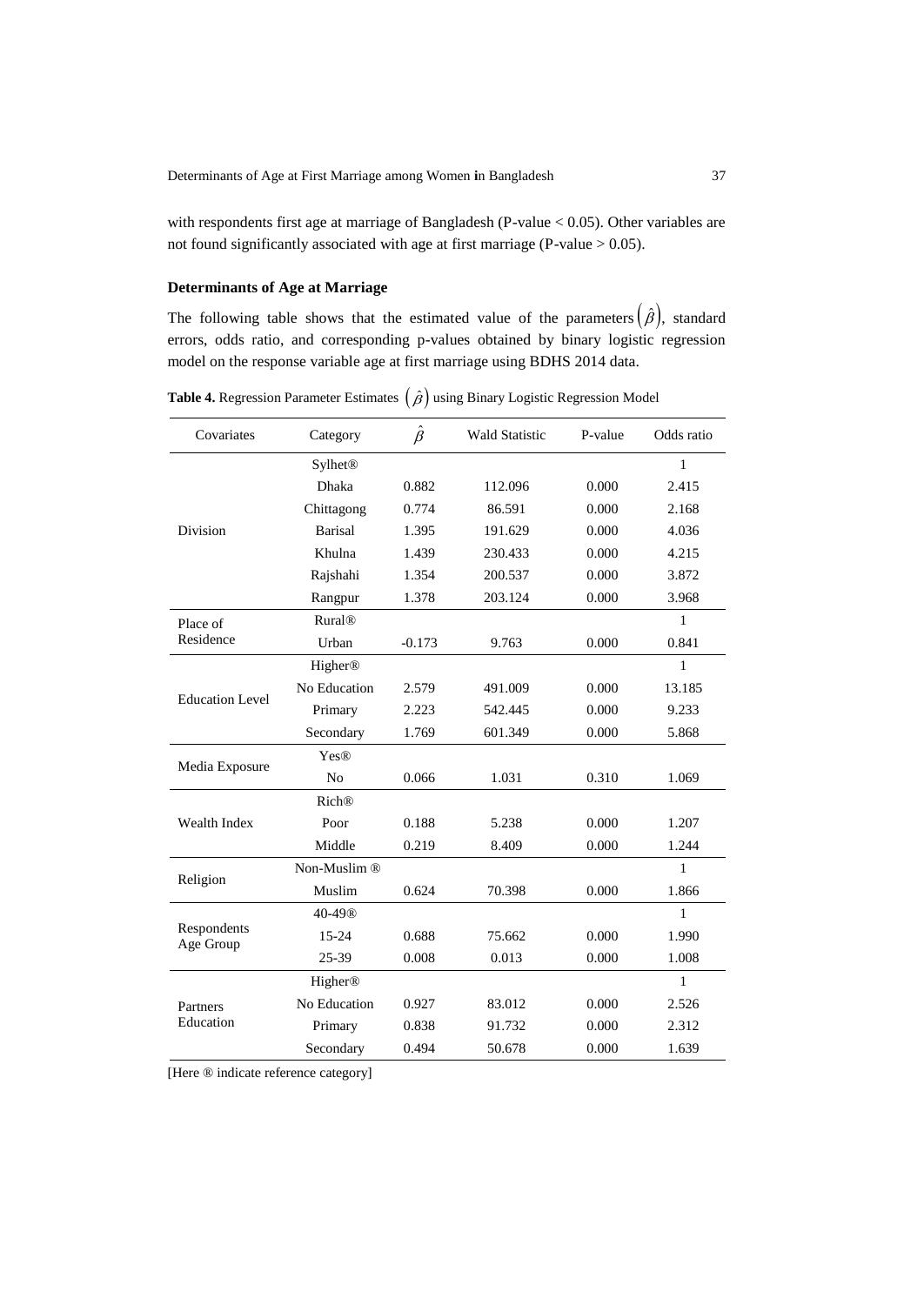From table 4, it is shown that respondent's age, division, place of residence, education level, religion, wealth index, and partner's education level all have a significant effect on age at first marriage. Median age at first marriage among women by age 25 - 49 and 20 - 49 is highest in Sylhet (Mitra *et al.*, 2014). Multivariate analysis also reveals that women of Sylhet have a significant tendency to marry at later age compared to Dhaka division. It is noticed that the Dhaka division respondent's early marriage occurs 2.4 times more likely than Sylhet division respondent's. Barisal, Chittagong, Rangpur, Rajshahi, and Khulna division's respondents are likely to marry early 4.0, 2.4, 3.9, 3.8, and 4.2 times more than Sylhet Division respondents, respectively.

The odds ratio indicated that respondent's higher level of education had a strong positive association with age at first marriage. Respondents who have no education are found to have early marriage 13.18 times more likely compared with those who have higher education. Similarly, respondents who studied up to primary and secondary education are 9.2 and 5.8 times more likely to early marriage than women having higher education. Place of residence also exhibits a significant effect on the dependent variable, which shows rural women are more preferable to engage in early marriage than the urban respondents. Multivariate analysis shows a negative regression coefficient of urban women. That means urban women are less likely to marry before the legal age at marriage than rural women. Odds ratio indicates that urban women are 16% less likely to marry early. This result also shows significant since  $p$ -value  $< 0.05$ .

The study demonstrates that religion has a significant association with age at first marriage. The result indicates muslim women are more likely to marry early compared to Non-muslim women. Muslim women showed 1.8 times more likely to get married early than Non-muslim. Wealth status also shows a positive association with age at first marriage. Multivariate analysis indicates that age at first marriage increases with household wealth. Poor and middle-class women are both 1.2 times more likely to marry early than upper-class people. Partner's education is also found as an important indicator of early marriage. Respondent's partners who have no education are found to have early marriage 2.5 times more likely compared with those who have higher education.

Similarly, respondents partner who studied up to primary and secondary education are found to have 2.3 and 1.6 times more likely to have early marriage than women having higher education. That means the partner's education shows a strong positive association with age at first marriage. The result also illustrates that the age of women shows a significant association. Women in the youngest age group 15-24 years are more likely (odds ratio is 1.9) to marry early than 40-49 years age group. The odds value also decreases to 1.008 to women within the age group 25 to 39 years. But this result did not show significant association since  $p$ -value  $> 0.05$ .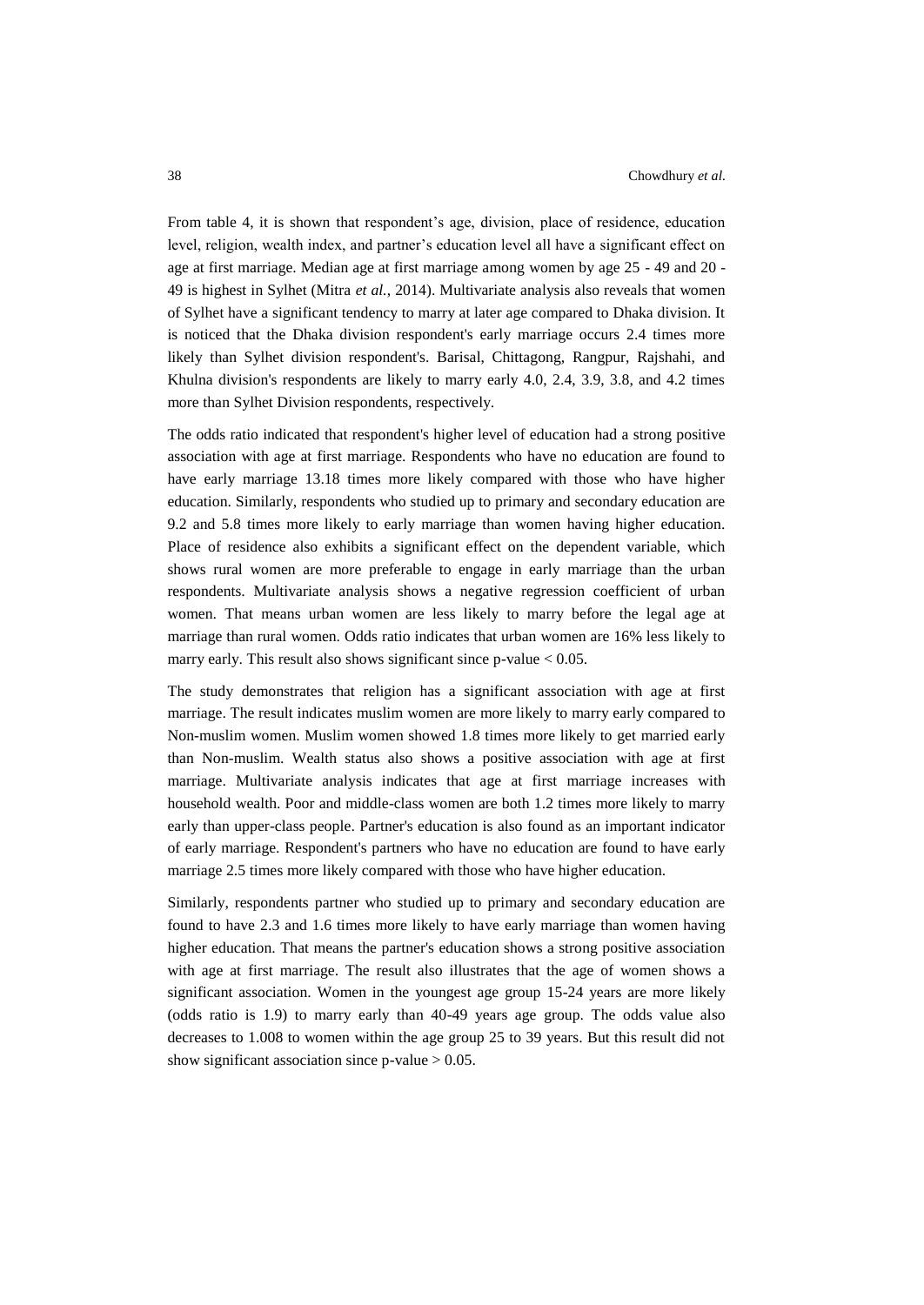#### **Conclusion and Recommendations**

Age at first marriage has a major effect on childbearing because the risk of pregnancy depends primarily on the age at which women first marry. Women who marry early, on average, are more likely to have their first child at a young age and give birth to more children overall, contributing to higher fertility. Among all independent variables that are studied in this study, education plays a vital role in early age at marriage. This study proved that higher educated women have a lower risk of early marriage than lower educated women. Hence, education is being the prime catalyst in this process because the increase in educational attainment is likely to a significant effect on early age at marriage. It is also identified that Muslim women are more likely to marry early compared to their counterparts. Partner's education shows a positive association with age at first marriage. The result shows that the likelihood of the age at first marriage also increases as the level of husband's education increases. Partner's who have completed at least secondary or higher are more likely to be married later compared to those who do not accomplish any level of education. As expected, the occurrence of low age at first marriage is considerably higher in rural areas compared with urban ones. The analysis shows that urban women are 16 percent less likely to be married earlier (i.e. before age 18 years) than rural women. The age at marriage was found to vary significantly according to the region of residence. The wealth index is also an important determinant of early marriage. It is found from the multivariate analysis that women with their wealth index poor and middle classes significantly prefer to marry early than rich classes. Specifically, respondents with the highest wealth index have more tendencies toward late marriage.

The findings of this study may have some policy implications that would help planners and policymakers of the Government to take appropriate policies regarding age at first marriage of the female population in Bangladesh. The study suggests building awareness regarding the demerits of early age at marriage. In the long term, education of women should be increased.

### **References**

- Barkat, A. and M. Majid. 2003. Adolescent Reproductive Health in Bangladesh: Status, Policies, Programs and Issues. POLICY Project Report, USAID Asia/Near East Bureau.
- Bosch, A. M, F. J. Willekens, A. Baqui, J. K. S. Van Ginneken and I. Hutter. 2008. Association Between Age at Menerche and Early Life Nutritional Status in Rural Bangladesh. Journal of Biosocial Science, 40: 223-237.
- Caldwell, J.C. 1979. Mass Education as a Determinant of the Timing of Fertility Decline. Population and Development Review, 6: 225-255.
- Caldwell, J. C. 1980. Education as a Factor in Mortality Decline: An Examination of Nigeriandata. Population Studies, 33(3): 395-412.
- Cleland, J. G. & J. K. Van Ginneken. 1988. Maternal Education and Child Survival in Developing Countries: The Search for Pathways of Influence. Social Science and Medicine, 27(12): 1357- 1368.